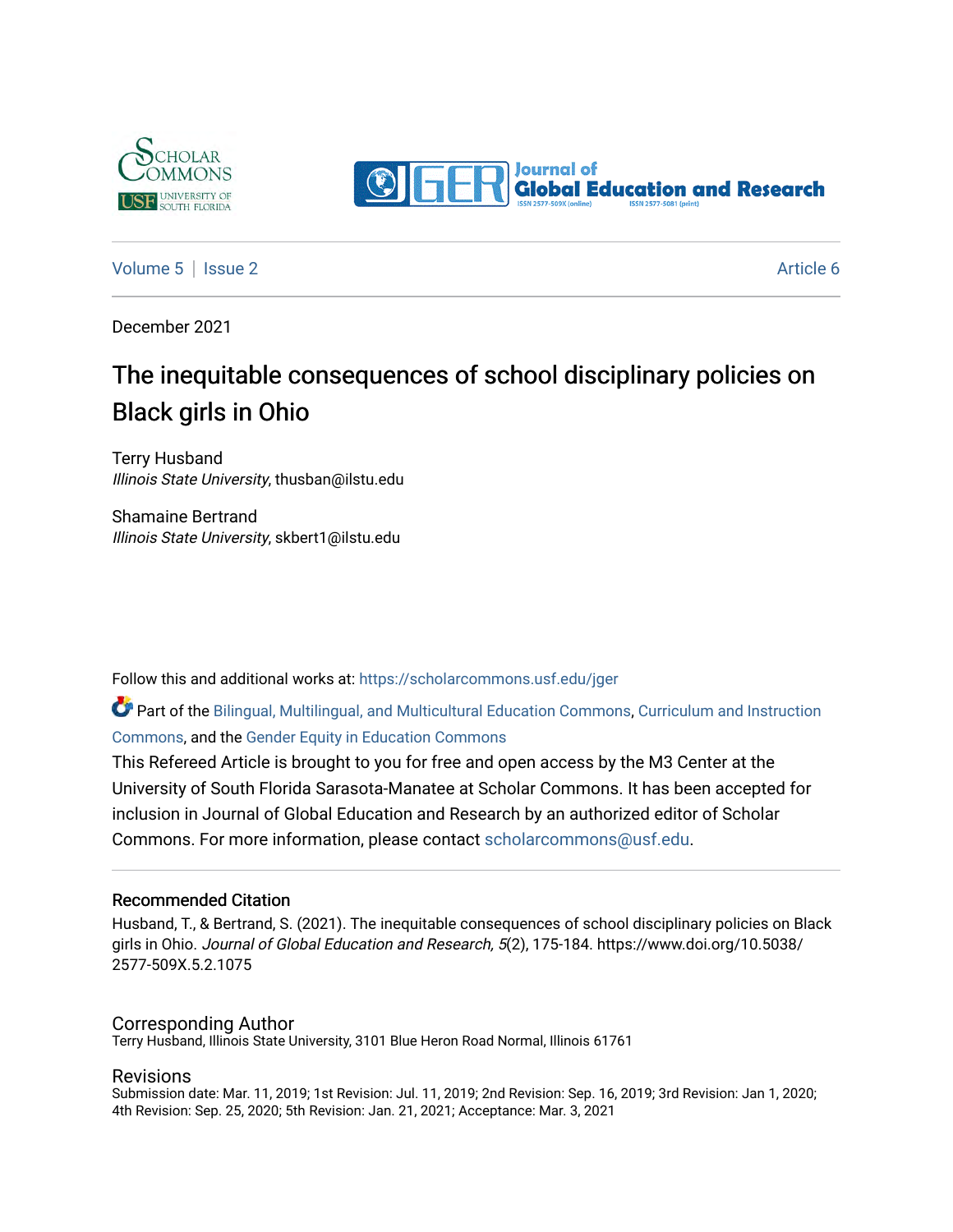# **The Inequitable Consequences of School Disciplinary Policies on Black Girls in Ohio**

# Terry Husband<sup>1</sup> and Shamaine Bertrand<sup>2</sup>

The College of Education Illinois State University, United States <sup>1</sup>thusban@ilstu.edu  ${}^{2}$ skbert1@ilstu.edu

# **Abstract**

Studies have examined the effects of school disciplinary policies and practices on Black boys. Much of this research highlights the degree to which many of these disciplinary policies and practices have affected Black boys in P-12 contexts in negative ways. A small and emerging body of scholarship has begun to investigate the effects of school discipline policies and practices in P-12 contexts on Black girls. The focus of this study was to investigate the effects of disciplinary policies on Black girls in comparison to girls from other races in the 15 largest school districts in Ohio. Drawing from recent out-of-school suspension data from the Office for Civil Rights Data Collection, we examined the degree to which Black girls were suspended out of school in the 15 largest school districts in Ohio. More specifically, out-of-school suspension rates (1 or more suspensions combined) for Black girls in relation to the suspension rates of girls from other racial backgrounds was analyzed. Findings indicated that Black girls were suspended at disproportionately higher rates in the majority of the districts in this study. Recommendations for practice are discussed.

**Keywords:** disproportionality, race, suspension, Ohio

# **Introduction**

Several scholars (Billings, 2011; Kunesh & Noltemeyer, 2019; Milner, 2015) have pointed out the devasting effects of school disciplinary policies on Black boys. Relatively few studies (e.g., Morris, 2016; Morris & Perry, 2017; Wun, 2018) have examined the impact of school discipline policies and practices in P-12 contexts on Black girls. Consequently, the focus of this study was to investigate the consequences of disciplinary policies on Black girls in the 15 largest school districts in Ohio. Drawing from recent out-of-school suspension data from the Office for Civil Rights Data Collection (2016), the degree to which Black girls were suspended out of school in the 15 largest school districts in Ohio was analyzed. Out-of-school suspension rates (1 or more suspensions combined) for Black girls were analyzed and compared to the suspension rates of girls from other races. The questions that drove this study were:

- 1. How frequent were Black girls suspended in the 15 largest school districts in Ohio?
- 2. In what 3 districts were Black girls suspended the most (in relationship to girls from other races)?
- 3. In what 3 districts were Black girls suspended the least (in relationship to girls from other races)?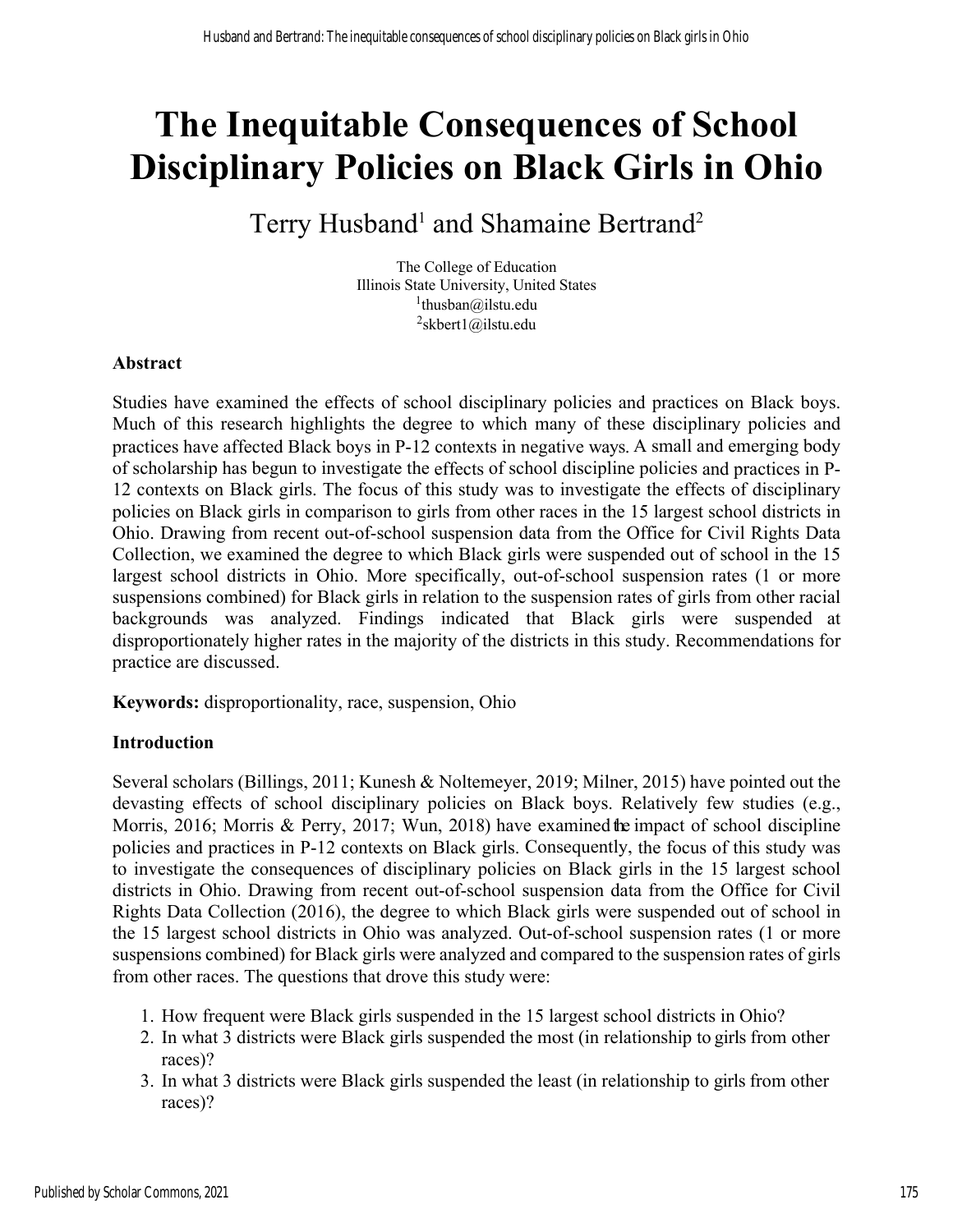This study contributed to existing scholarship related to equity and justice issues involving Black girls in general and school disciplinary policies in Ohio in particular. Suspension rates in Ohio were examined for two reasons. First, the first researcher (T. Husband) is a former urban educator in one of the urban districts in our data sample. As such, he had observed anecdotal evidence related to Black girls being suspended more frequently than other student populations. This sparked an interest in examining this issue more closely from a systematic and quantitative perspective. In addition, generally speaking, Ohio has been slow to reform many of its zero tolerance disciplinary programs in most of the school districts in this state. Based on these two rationales, the researchers believed Ohio would serve as an opportunity and convenient focus for this study.

# **Literature Review**

This study draws from Black Feminist Theory (BFT) (Collins, 2008; Crenshaw, 1991; Dillard, 2012; Evans, 2019) as a framework for explaining and understanding how frequently Black girls are suspended from school in multiple urban school districts in Ohio. Black Feminist Theory is comprised of a diverse and non-monolithic group of scholars and tenets. Four tenets of Black Feminist Theory are outlined and utilized in this study. The first tenet concerns the notion of intersectionality (Crenshaw, 1991). Essentially, BFT seeks to understand and examine the ways in which Black girls are impacted by multiple forms of oppression. The second tenet of BFT that was applied to this study concerned of the notion of objectivity (Collins, 2008). BFT acknowledges the fact that a significant portion of the historical discourse surrounding Black women is written by people other than Black women. As such, much of this discourse is deficit-oriented, racist, and sexist in nature. As a way of combating this issue, BFT welcomes and incorporates the first-hand and subjective experiences of Black girls and women as a lens through which knowledge is constructed and understood.

The third tenet of BFT that was applied to this study dealt with dialectical images of Black girls and women in schools and society in general (Dillard, 2012). In the media and academic scholarship, Black women and girls are often characterized and stereotyped in negative ways as being aggressive, angry, and even hypersexual (Evans, 2019). BFT seeks to construct more humanizing images and characterizations of Black women and girls by situating their actions within larger systems of oppression.

The final tenet of BFT applied to this study dealt with social justice praxis. Briefly, social justice praxis is the concept of conducting educational scholarship for the sake of transforming oppressive structures and systems and improving the lived experiences of marginalized groups (Bae-Dimitriadis & Evans-Winters, 2017). Furthermore, findings from this study may be used to identify, resist, and possibly transform oppressive disciplinary practices and policies in school for the betterment of Black girls.

### **Outcomes of Disciplinary Practices on Black Girls**

A number of scholars (Blake et al., 2011; Chesney-Lind, 2010; Losen, 2015; Losen & Skiba, 2010; Morris, 2016; Morris & Perry, 2017; Paul & Araneo, 2019; Wald & Losen, 2003) have begun to examine the outcomes of disciplinary policies on Black girls. In a review of previous scholarship on this topic, two overlapping streams of inquiry were identified. The first category of inquiry on this topic (Chesney-Lind, 2010; Crenshaw et al., 2015; Losen & Skiba, 2010; Paul & Araneo,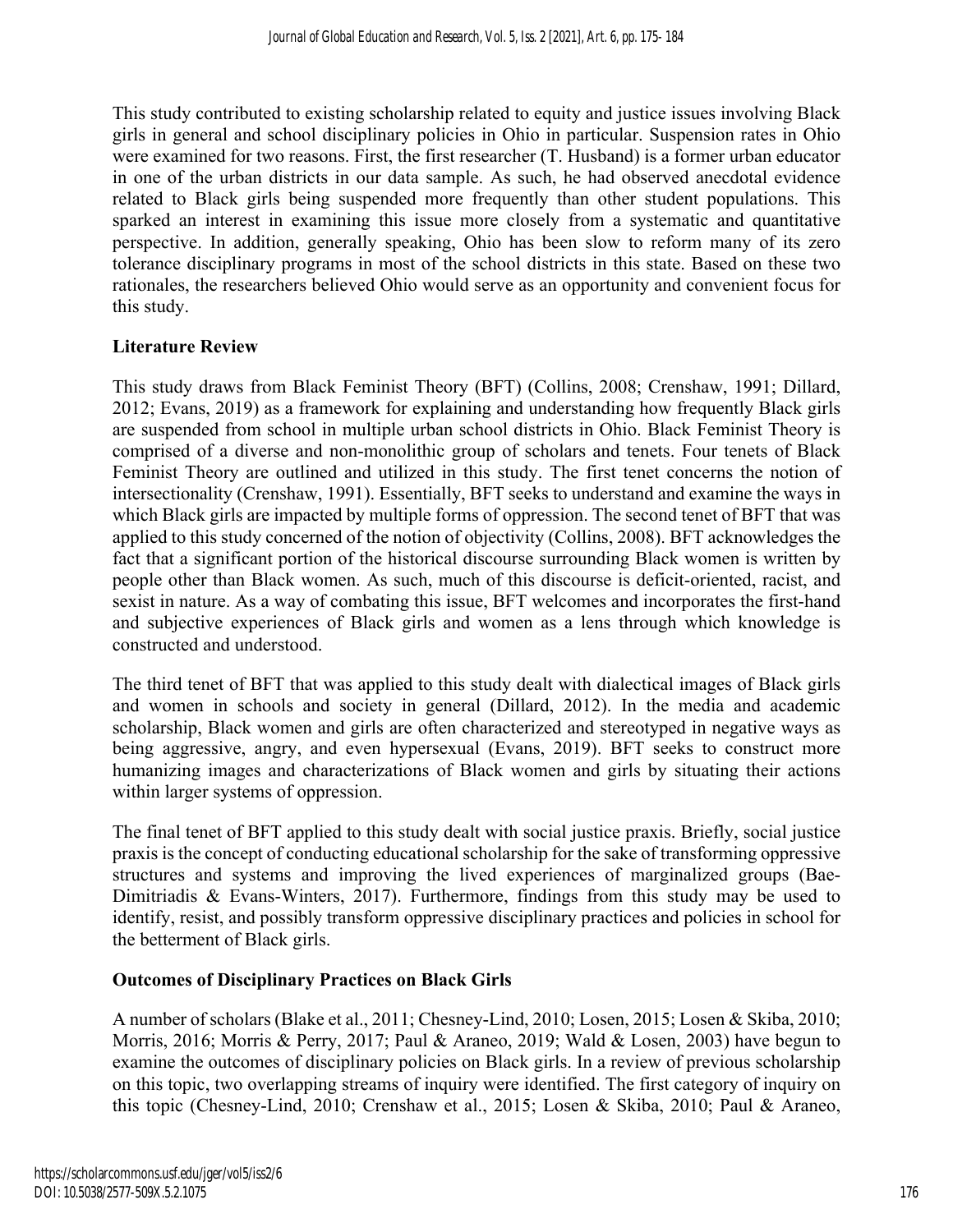2019; Wald & Losen, 2003) suggests that Black girls are suspended more often than girls from other races. For example, a recent study (Morris, 2016) points out that Black girls in New York were suspended ten times more often than the White girls in the studied school system. While this data is important, more insight is needed regarding how often Black girls are suspended across multiple schools' districts within one state. This study responds to this void within the literature by examining the outcomes of school disciplinary policies on Black girls in the 15 largest school systems in the state of Ohio.

## **Rationales for Suspensions**

Scholars (Blake et al., 2011; Losen, 2015; Morris, 2016; Morris & Perry, 2017) identified implicit racial bias among teachers as one reason why Black students are suspended frequently from many schools. The vast majority of the teachers in the United States are White, middle-class females (National Assessment of Educational Progress, 2011). Bryan (2017) pointed out that most of these teachers have had minimum experience serving Black children. Consequently, many of these teachers act based on implicit racial biases toward Black girls. For example, a White teacher who implicitly perceives that a Black girl is naturally more *combative* or *difficult* than an Asian girl, will presumably refer a Black girl to the office to be suspended more often than an Asian girl.

Other scholars (Collins, 2017; Gibson, 2016) attribute the media as another chief reason why Black girls are frequently suspended from school. The media is often filled with unfavorable, detrimental, and stereotypical images of Black girls and women. Often, Black girls and women are portrayed as being angry, hostile, and/or hypersexual (Gibson, 2016). White teachers are often consciously and unconsciously impacted by this imagery (Collins, 2017). Frequently, teachers rely on this imagery when deciding whether or not to refer a Black girl for suspension. Ultimately, this process frequently leads to Black girls being suspended from schools more often than other groups of girls.

# **Methods**

Our study employs a secondary data analysis research design (Heaton, 2008). Yin (2014) defines secondary data analysis as a research strategy that makes use of pre-existing quantitative data or pre-existing qualitative data for the purposes of investigating new questions or verifying previous studies. Accordingly, the current study analyzes out-of-school suspension data from the United States Department of Education, Office for Civil Rights Data Collection (2016) to determine how often Black girls are suspended in the 15 largest school districts in Ohio. Out-of-school suspension data from 2013 was involved in this study. Furthermore, at the time of the inquiry, suspension data from years beyond 2013 was not available.

# **Sample**

A total of 11,859 students comprised the sample for this study. This number included the total number of girls who experienced at least one out-of-school suspension in grades P-12. Any female student receiving a suspension was included in the sample. We used a purposeful sampling technique (Yin, 2014). Yin (2014) explains that purposeful sampling encompasses recognizing and comprising a sample that enables a researcher to analyze a population with specific characteristics. Based on our research questions, we included data in the sample from the 15 most populated school systems in Ohio. The school systems involved in this study were: Columbus City Schools, Cleveland Municipal School District, Toledo City School District, South-Western City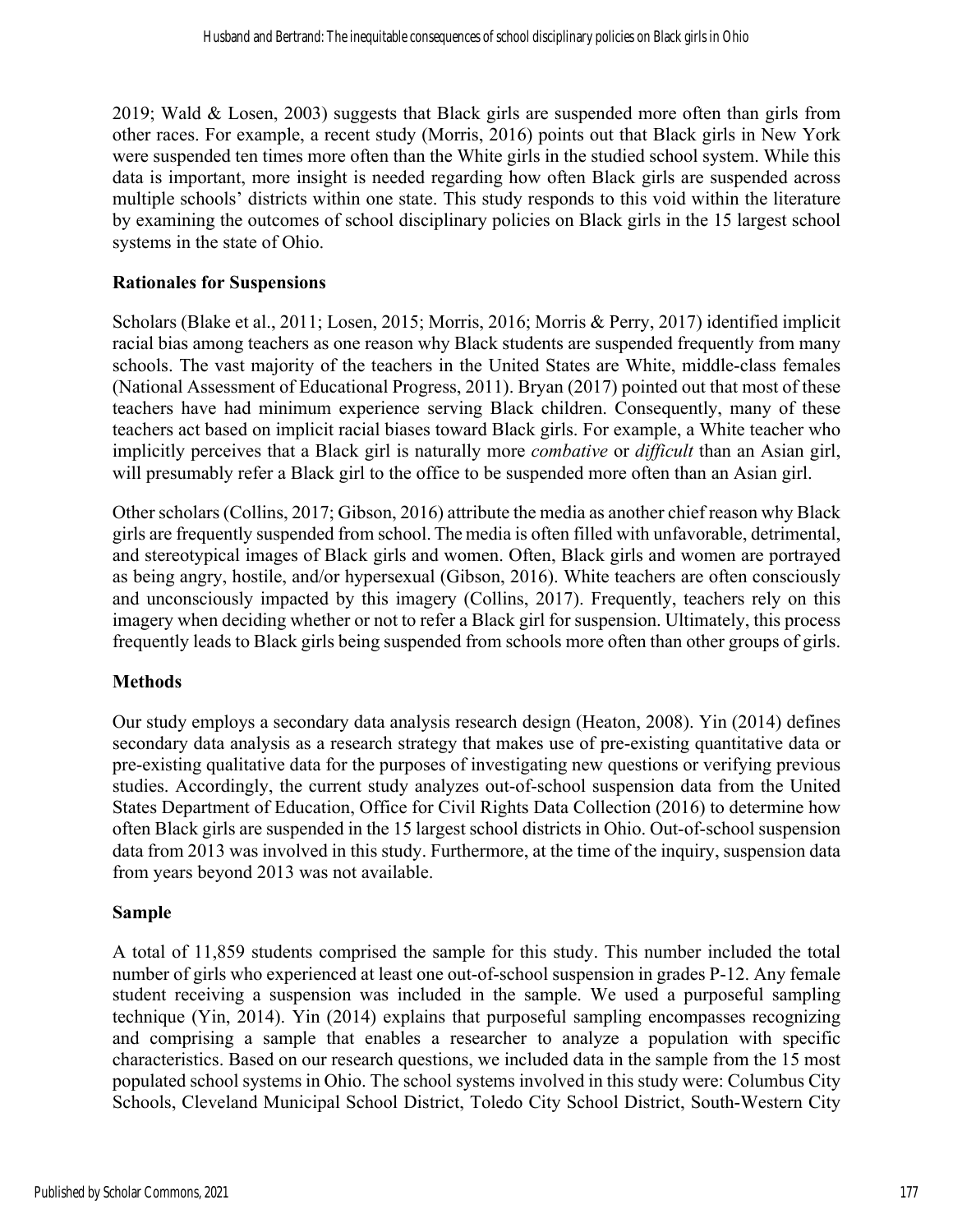School District, Akron City School District, Olentangy Local School District, Lakota Local School District, Hilliard City School District, Dublin City School District, Westerville City School District, Dayton City School District, Parma City School District, Mason City School District, Pickerington Local School District, and Hamilton Local School District.

The 15 largest school districts in Ohio were selected to ensure that the sample would include significant numbers of Black girls for analysis purposes. We used data related to girls who were suspended at least one time in the 15 school districts. Data related to district enrollment numbers were obtained from the Office for Civil Rights' (2016) database and based on student enrollment numbers during 2013. Table 1 details the total number of students from each school district that comprise the sample for this study in comparison to the total number of girls enrolled in each district. Table 2 provides a summary of the number of girls suspended in each of the 15 school districts. Table 3 provides a summary of the number of girls that were enrolled in each racial group.

| <b>Rank in Terms of</b><br><b>Student Enrollment</b> | <b>District</b>                     | <b>Total Number of Students</b><br><b>Enrolled in 2013</b> | <b>Total Number of Girls</b><br><b>Enrolled in 2013</b> |
|------------------------------------------------------|-------------------------------------|------------------------------------------------------------|---------------------------------------------------------|
|                                                      | Columbus City Schools               | 49,656                                                     | 24,383                                                  |
|                                                      | Cleveland Municipal School District | 38,417                                                     | 18,508                                                  |
|                                                      | Toledo City School District         | 21,111                                                     | 9,983                                                   |
| 4                                                    | South-Western City School District  | 20,334                                                     | 9,914                                                   |
|                                                      | <b>Akron City School District</b>   | 19,978                                                     | 9,806                                                   |
| 6                                                    | Olentangy Local School District     | 18,076                                                     | 8,821                                                   |
|                                                      | Lakota Local School District        | 16,036                                                     | 7,992                                                   |
| 8                                                    | Hilliard City School District       | 15,577                                                     | 7,551                                                   |
| 9                                                    | Dublin City School District         | 14,441                                                     | 6.882                                                   |
| 10                                                   | Westerville City School District    | 14,424                                                     | 6,960                                                   |
| 11                                                   | Dayton City School District         | 14,098                                                     | 6,816                                                   |
| 12                                                   | Parma City School District          | 10,858                                                     | 5,236                                                   |
| 13                                                   | Mason City School District          | 10,682                                                     | 5,148                                                   |
| 14                                                   | Pickerington Local                  | 10,603                                                     | 5,084                                                   |
| 15                                                   | <b>Hamilton Local</b>               | 9,853                                                      | 4,719                                                   |

**Table 1.** Total Number of Students Enrolled in the 15 Largest School Districts in Ohio

| <b>Table 2.</b> Total Numbers of Girls Suspended out of School in the 15 Largest School Districts |  |  |
|---------------------------------------------------------------------------------------------------|--|--|
|                                                                                                   |  |  |

| <b>Name of the School</b> | <b>Number of Girls Who Were Suspended in 2013</b> |  |  |  |  |  |
|---------------------------|---------------------------------------------------|--|--|--|--|--|
| Columbus City             | 4,026                                             |  |  |  |  |  |
| Cleveland Municipal       | 2,257                                             |  |  |  |  |  |
| Cincinnati City           | 163                                               |  |  |  |  |  |
| Toledo                    | 1,197                                             |  |  |  |  |  |
| South-Western City        | 410                                               |  |  |  |  |  |
| Akron City                | 1,597                                             |  |  |  |  |  |
| <b>Olentangy Local</b>    | 39                                                |  |  |  |  |  |
| Lakota Local              | 86                                                |  |  |  |  |  |
| Hilliard City             | 118                                               |  |  |  |  |  |
| Dublin City               | 107                                               |  |  |  |  |  |
| Westerville City          | 183                                               |  |  |  |  |  |
| Dayton City               | 982                                               |  |  |  |  |  |
| Parma City                | 226                                               |  |  |  |  |  |
| Pickerington              | 121                                               |  |  |  |  |  |
| Hamilton City             | 347                                               |  |  |  |  |  |
| <b>Total</b>              | 11,859                                            |  |  |  |  |  |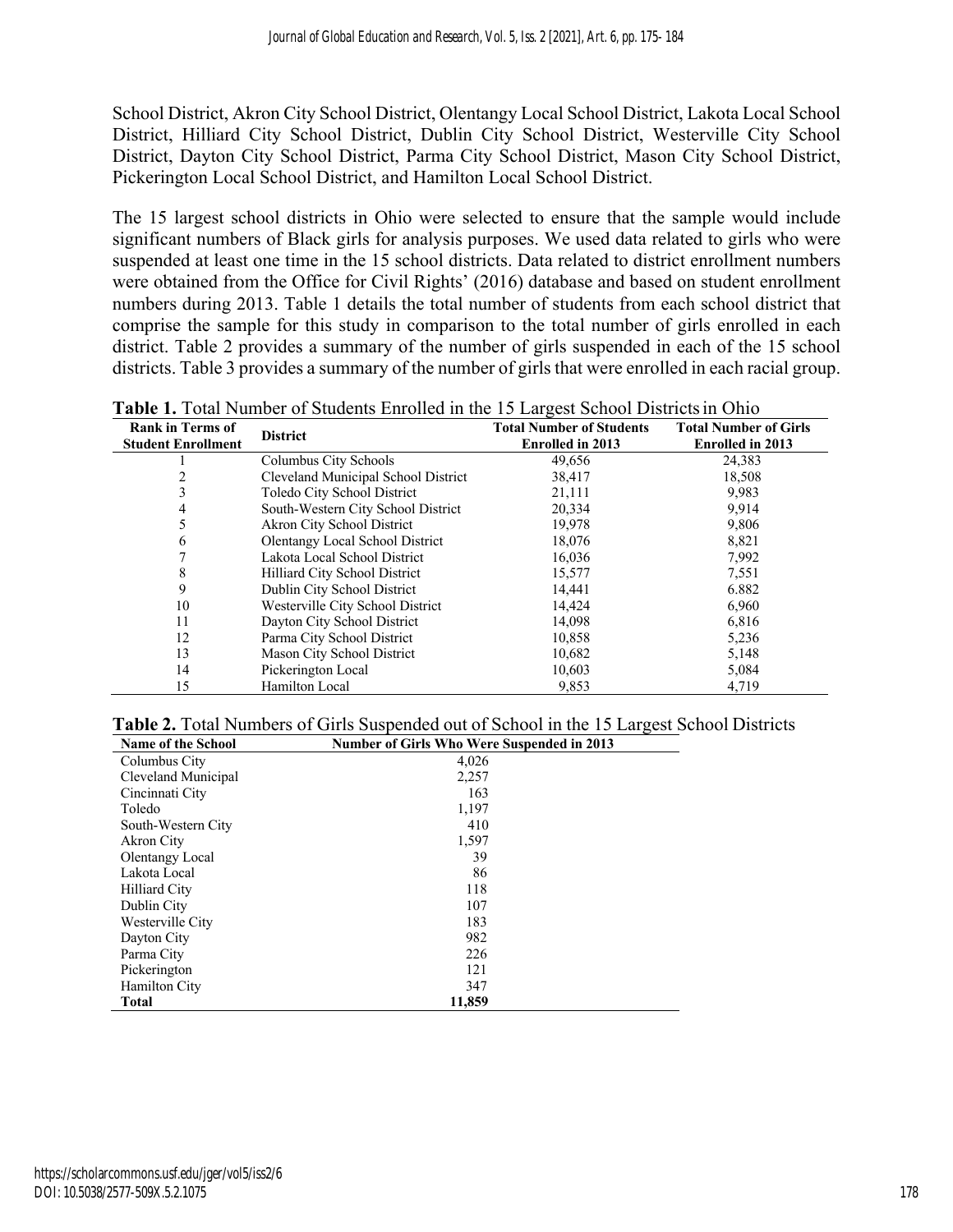| <b>District</b>                     | Total             | White        | <b>Black</b> | <b>Hispanic</b> | Pacific          | Asian | American       | Two or            |
|-------------------------------------|-------------------|--------------|--------------|-----------------|------------------|-------|----------------|-------------------|
|                                     | <b>Enrollment</b> | <b>Girls</b> | <b>Girls</b> | <b>Girls</b>    | <b>Islander</b>  |       | Indian         | <b>More Races</b> |
| Columbus City Schools               | 50,359            | 6,296        | 13,792       | 2,126           | 6                | 748   | 75             | 1,340             |
| Cleveland Municipal School District | 38,551            | 2,685        | 12,365       | 2,655           | 14               | 206   | 68             | 515               |
| Cincinnati                          | 33,159            | 4,114        | 10,463       | 567             | 32               | 247   | 36             | 973               |
| Toledo City School District         | 21,209            | 3,939        | 4,020        | 1,085           | $\boldsymbol{0}$ | 56    | 14             | 1,001             |
| South-Western City School District  | 20,642            | 6,682        | 1,142        | 1,372           | 6                | 257   | 16             | 439               |
| Akron City School District          | 20,137            | 3,692        | 4,418        | 354             | 12               | 545   | 22             | 724               |
| Olentangy Local School District     | 18,293            | 7,118        | 329          | 212             | 12               | 783   | 14             | 353               |
| Lakota Local School District        | 16,499            | 5,787        | 827          | 459             | 5                | 505   | 17             | 392               |
| Hilliard City School District       | 15,813            | 5,737        | 454          | 474             | 14               | 420   | 12             | 340               |
| Dublin City School District         | 14,694            | 4,480        | 308          | 368             | 6                | 1,302 | $\overline{2}$ | 416               |
| Westerville City School District    | 14,642            | 4,262        | 1,599        | 377             | 14               | 194   | 24             | 490               |
| Dayton City School District         | 14,130            | 1,777        | 4,400        | 255             | 4                | 25    | 12             | 343               |
| Parma City School District          | 11.116            | 4,370        | 213          | 364             | $\mathbf{0}$     | 124   | 4              | 161               |
| Mason City School District          | 10.864            | 3,594        | 198          | 191             | 6                | 934   | 13             | 212               |
| Pickerington Local                  | 10,773            | 3,123        | 1,029        | 251             | 150              | 160   | 14             | 357               |
| Hamilton City                       | 10,078            | 3,425        | 518          | 520             | 33               | 15    | 12             | 196               |

**Table 3.** Number of Girls Enrolled in Each Racial Group

## **Findings**

The first phase in the data analysis process involved collecting data from the Civil Rights Data Collection (2016) Using enrollment data from the Civil Rights Data Collection, we identified the 15 largest school districts in the state of Ohio. The data from 2013 was used because the data from 2015 and beyond was not available at the time of the study. The data related to out-of-school suspensions were extracted (1 or more combined) involving girls in each of these 15 districts and input the data into a codebook in SPSS version 25 for analysis. Based on the research questions that drive this study, the data were disaggregated and organized according to the seven racial categories used in the Civil Rights Data Collection. The racial categories used to organize and analyze the data were: Black; White; Hispanic; Pacific Islander; Asian; American Indian; and two or more races. After inputting the number of girls who were suspended in each racial group in each of the 15 districts in this study, the percentage of girls who were suspended was tabulated and organized by each of the seven racial groups listed above.

During the second phase of data analysis, the average number of times Black girls and girls from other racial background were suspended across the 15 school districts was analyzed. Descriptive statistics were used to determine the means and standard deviations for suspensions of Black girls and girls from other racial backgrounds. The goal of this phase was to determine the average number of suspensions issued to Black girls in comparison to girls from all of the other racial groups.

During the third phase of data analysis, the percentages of suspensions that were issued to Black girls and girls from other racial groups across the entire data sample were analyzed. The overall percentages of suspensions that were issued to Black girls and girls from other racial backgrounds across the entire data sample were calculated. The goal was to determine the overall degree to which Black girls were suspended in greater or lesser proportions than girls from other racial backgrounds.

The study findings indicated that Black girls were suspended at disproportionately higher percentages than girls from other racial groups in 2013. More specifically, 67% (*n* = 7,907) of the total 11,859 of suspensions in these 15 school districts involved Black girls. In contrast, only 20%  $(n = 2,417)$  of the suspensions involved White girls. At the same time,  $6\%$   $(n = 700)$  of the suspensions in these 15 districts involved girls whose racial identity was comprised of two or more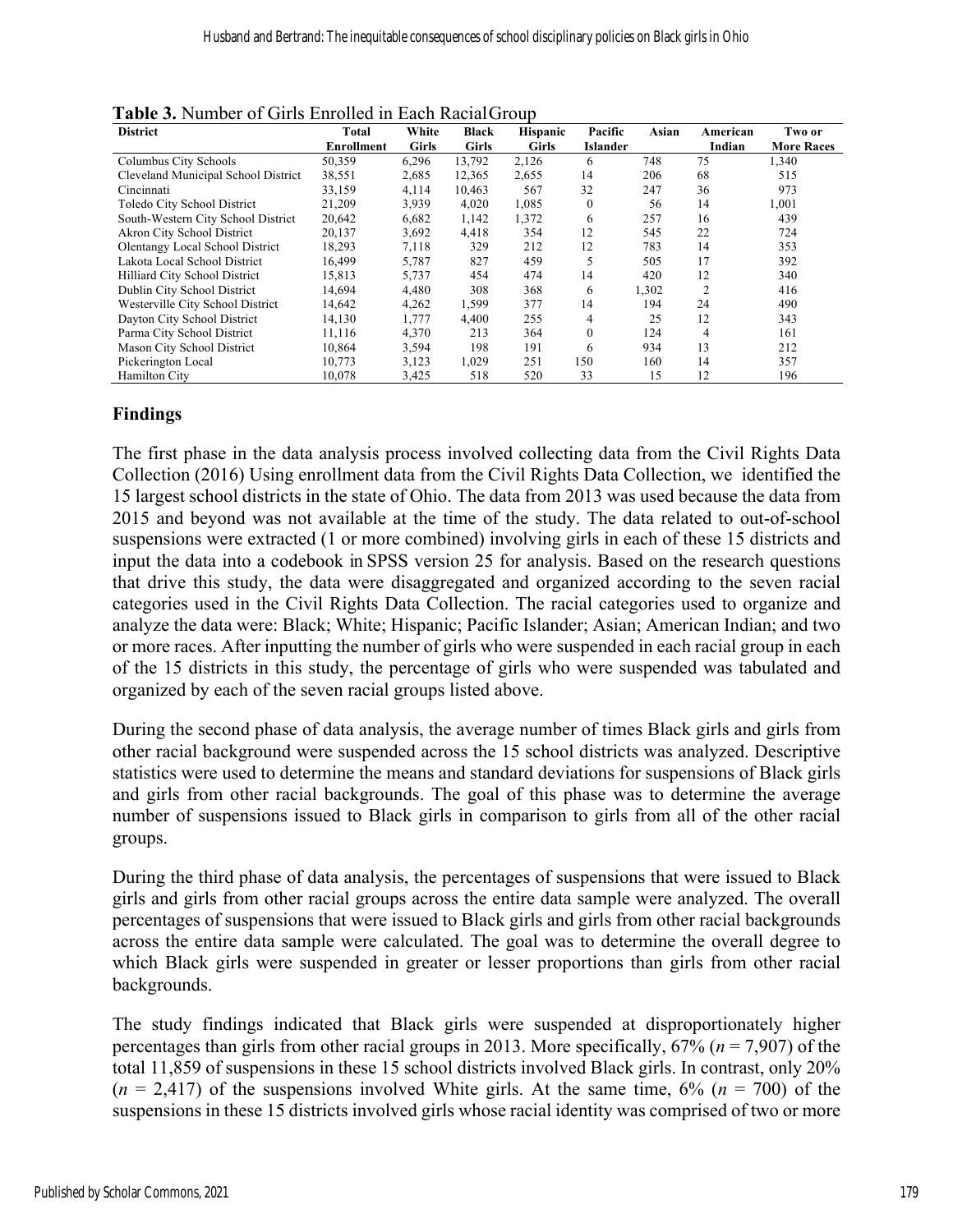races. Similarly,  $6\%$  ( $n = 678$ ) of the suspensions in these 15 school districts involved Hispanic girls. Roughly 9% ( $n = 109$ ) of the suspensions involved Asian girls. Less than 1% of the suspensions involved Native American girls, 0.32% (*n* = 38) and Pacific Islander girls 0.06% (*n* = 8). Figure 1 provides a summary of the overall percentage of suspensions in each racial group.



**Figure 1:** Overall Percentages of Out-of-School Suspensions Experienced by Girls in the Composite Sample

Our second research question was: In what 3 districts were Black girls suspended the most (in relationship to girls from other racial backgrounds)? To answer this question, the researchers returned to the previously mentioned analysis of the disaggregated suspension rates in each of the 15 individual school districts that comprised the data sample. The analysis of the percentages of suspensions involving Black girls and girls from other racial backgrounds indicated that Black girls comprised the greatest percentage of suspensions in the following three school districts: Cincinnati Public Schools, Dayton City School District, and the Cleveland Municipal School District. More specifically, approximately  $86\%$  ( $n = 140$ ) of the out-of-school suspensions (involving girls only) in Cincinnati involved Black girls. Approximately 81% (*n* = 794) of the outof-school suspensions (involving girls only), in the Dayton City School District involved Black girls. Approximately 78% ( $n = 794$ ) of the out-of-school suspensions (involving girls only) in the Cleveland Municipal School District involved Black girls. Table 3 provides a description of the student enrollment demographic information for these three school districts. Furthermore, Figures 2-7 provide a detailed summary of the percentages of out-of-school suspensions for each of the 7 racial groups in the aforementioned three school districts.



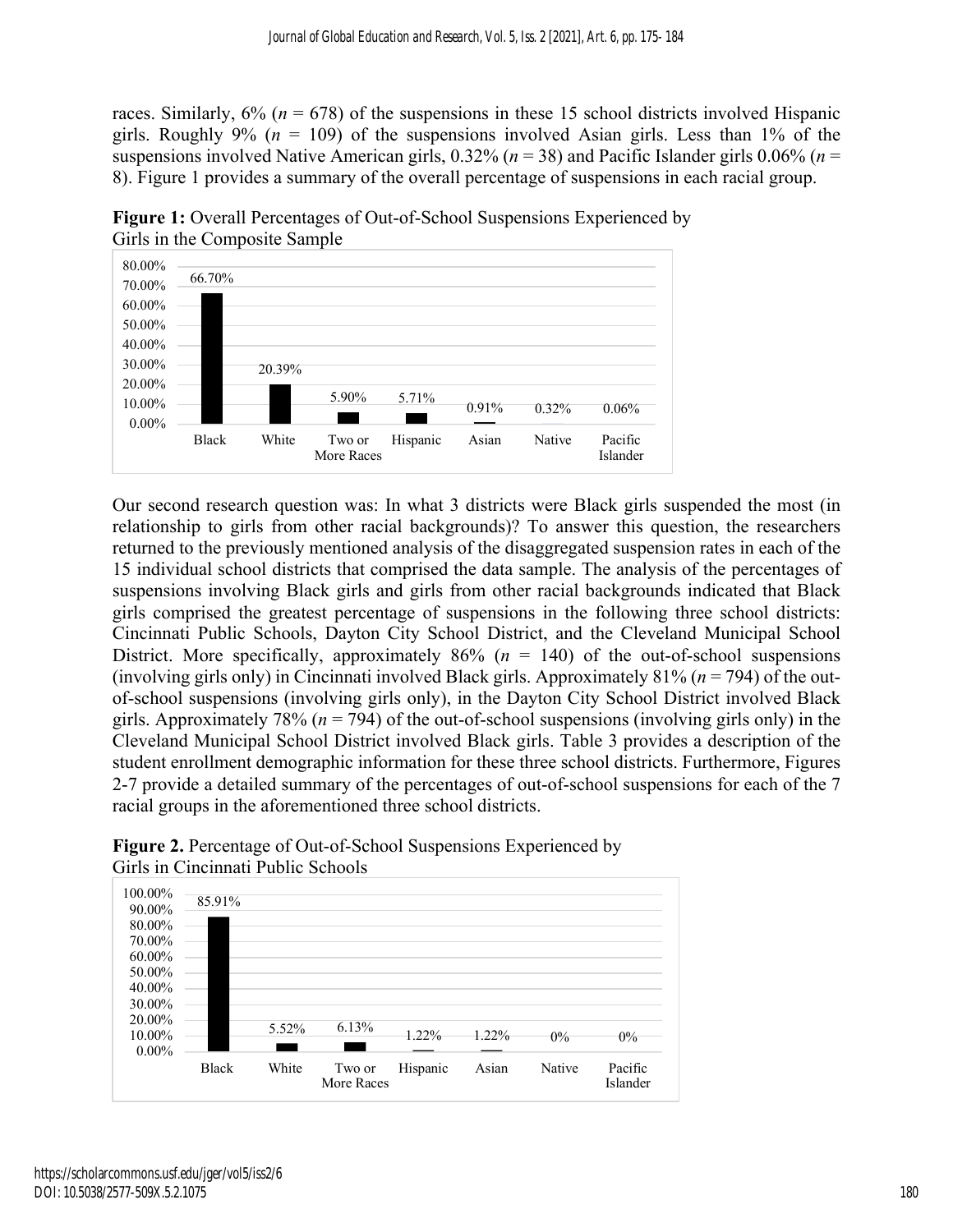

**Figure 3.** Percentage of Out-of-School Suspensions Experienced by Girls in Dayton City Schools





Our third research question was: In what 3 districts were Black girls suspended the least (in relationship to girls from other racial backgrounds)? An analysis of the percentages of suspensions involving Black girls and girls from other racial backgrounds indicated that Black girls comprised the least percentage of suspensions in the following three school districts: South-Western City School District, Dublin City School District, Olentangy Local Schools District. More specifically, approximately 10% (*n* = 42) of the out-of-school suspensions (involving girls only) in the South-Western City School District involved Black girls. Similarly, approximately 19% (*n* = 21) of the out-of-school suspensions (involving girls only) in the Dublin City School District involved Black girls. To this end, approximately  $21\%$  ( $n = 8$ ) of the out-of-school suspensions (involving girls only) in the Olentangy Local Schools District involved Black girls. Figures 6-8 provide a detailed summary of the percentage of suspensions as disaggregated by each racial group in these three aforementioned districts.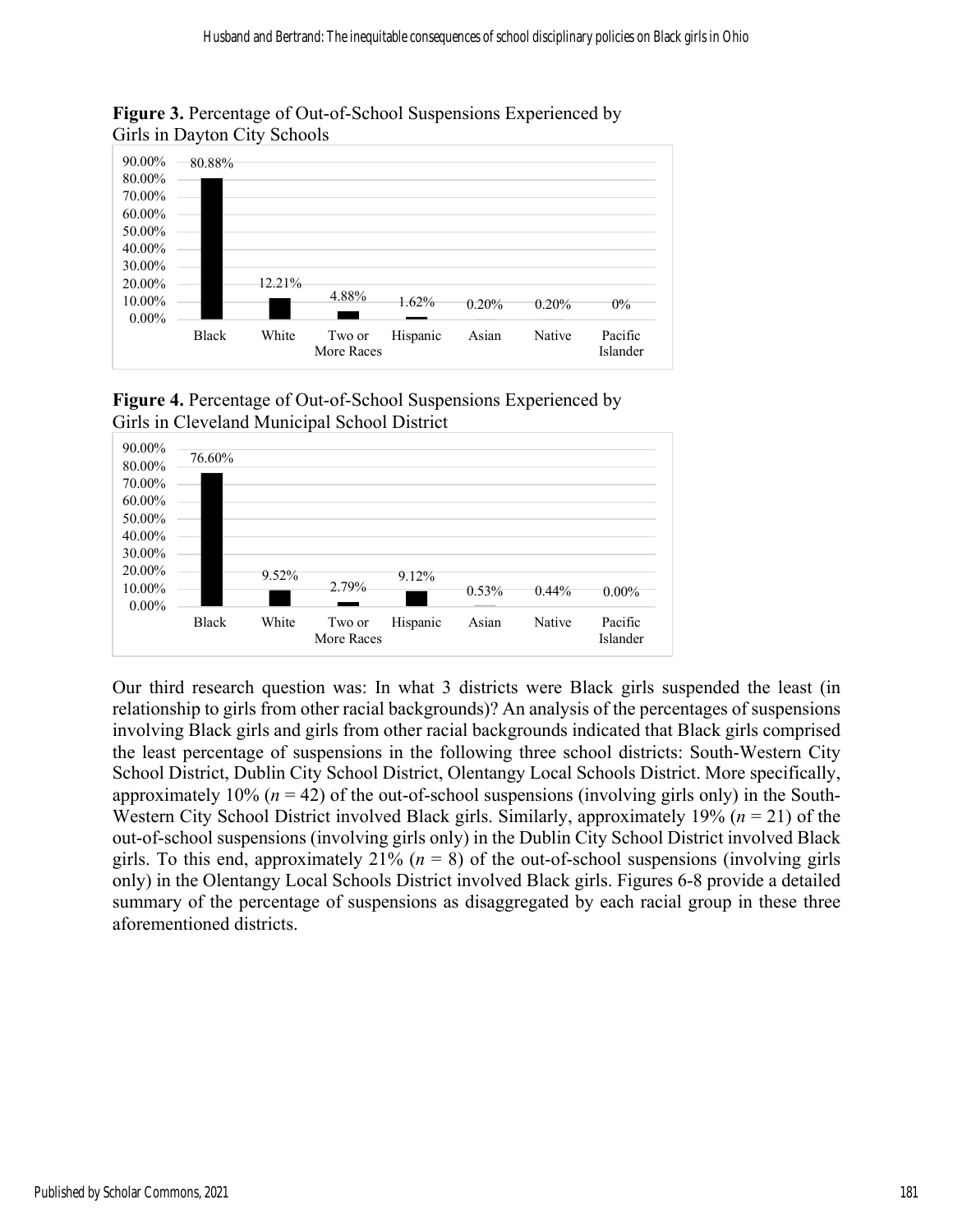

# **Figure 5.** Percentage of Out-of-School Suspensions Experienced by Girls in South-Western City School District





**Figure 7.** Percentage of Out-of-School Suspension Experienced by Girls in Olentangy Local School District



# **Conclusions**

Data from this study indicated that Black girls were more likely to be suspended from school than girls from other racial backgrounds in most of the 15 largest school districts in Ohio. Research indicates (Billings, 2011; Losen, 2015; Milner, 2015) that schools may combat this trend in three ways.

First, it is necessary for schools to revise and reform the current disciplinary policies. Many of the disciplinary policies in schools (serving high numbers of Black girls) impact Black girls at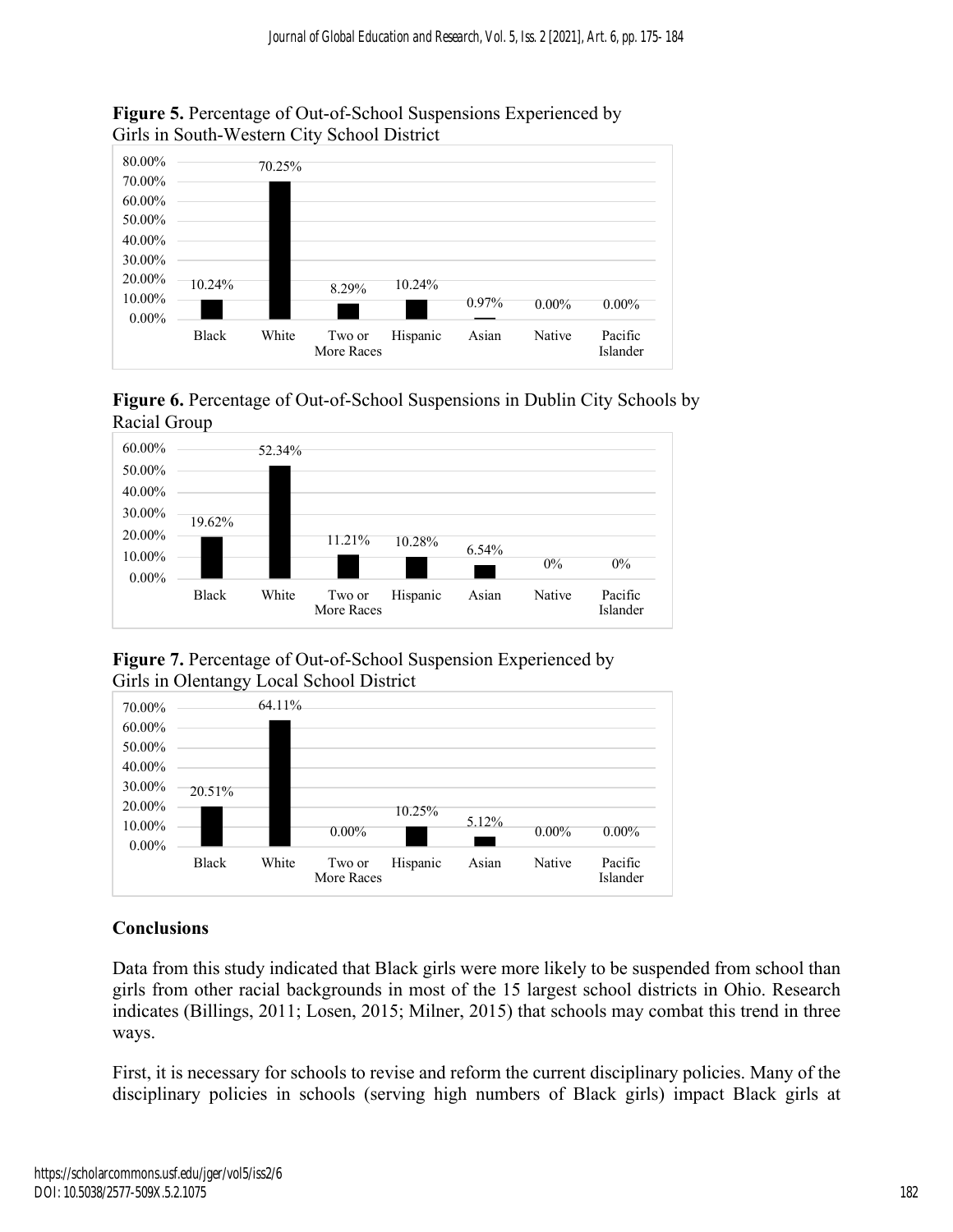disproportionately higher rates (Crenshaw, et al., 2015). It is absolutely vital for schools to regularly conduct equity audits of the disciplinary policies and practices that are instituted and enacted in schools and classrooms (Skrla et al., 2004). In essence, equity audits encourage educators and administrators to examine the degree to which particular disciplinary policies and practices have a disproportionate effect on specific student populations (e.g., Black girls, White girls, Asian girls, etc.).

Educators and administrators might also prevent, resist, and reverse the outcomes associated with these disciplinary policies by implementing more social and emotional learning programs in the schools (Spivak, 2016). Frequently, schools neglect to formally teach students the knowledge, skills, and attitudes needed to resolve conflict in a healthy and constructive manner. Rather, schools expect students to resolve the intrapersonal conflicts that emerge in their lives with little or no intervention from adults. This expectation is impractical and unrealistic for most children. For this reason, developing and implementing social and emotional learning programs with strong conflict resolution components will help Black girls learn the knowledge, skills, and attitudes needed to settle social conflicts that arise at school in a positive and constructive manner.

Finally, Black girls are more likely to exhibit fewer disciplinary issues in classrooms that are based on culturally responsive approaches to teaching and learning (Gay, 2018). For this reason, it is critical for teachers to incorporate culturally responsive pedagogies into their classrooms as a means of creating affirming, inclusive, and supportive educational experiences for Black girls (Gay, 2018; Lakhwani, 2019; Lin, 2018; Piquemal et al., 2019). Gay (2018) defines culturally responsive pedagogy as an approach to teaching and learning that uses social and cultural knowledge, language patterns, reference points, and ways-of-being to help students understand and acquire the formal knowledge and skills presented within school curriculum. Culturally responsive teaching affirms the experiences, norms, linguistic styles, and background knowledge that Black girls bring to the classroom. As a result, student engagement is increased, and disciplinary challenges are minimized and/or completely eliminated.

# **Limitations and Future Research**

The evidence from this study revealed that Black girls were suspended at significantly higher rates than girls from other racial backgrounds in most of the 15 largest school districts in Ohio that comprised the sample for this study. Black girls received the highest percentage of out-of-school suspensions in 9 out of the 15 school districts involved in this study. Although this study provided important findings related to suspension rates and Black girls in the specific school districts, there were limitations in this study that necessitate additional research. This study investigated the suspension and expulsion rates associated with Black girls in districts where significant numbers of Black girls are enrolled. Additional studies on this topic might consider the degree to which the findings from this study are consistent or inconsistent in school districts with significantly small numbers of Black girls enrolled.

# **References**

Bae-Dimitriadis, M., & Evans-Winters, V. E. (2017). Flipping the script: The dangerous bodies of girls of color. *Cultural Studies/Critical Methodologies, 17*(5), 415–423.

Billings, G. L. (2011). Boyz to men? Teaching to restore Black boys' childhood. *Race, Ethnicity & Education*, *14*(1), 7–15.